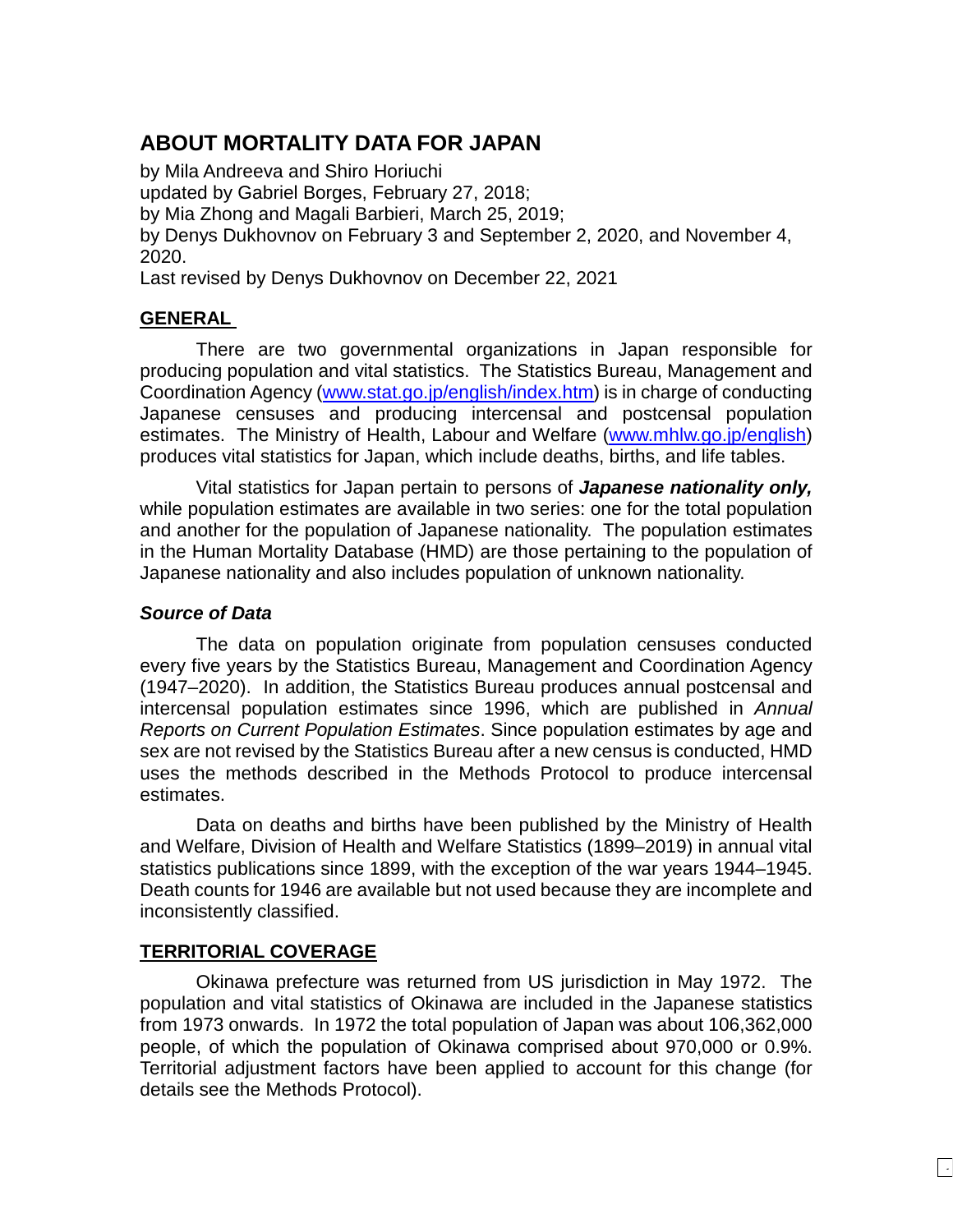## **DEATH COUNT DATA**

## *Coverage and Completeness*

Death counts for Japan cover the population of Japanese nationality only. Because vital statistics have been compiled since 1872 and vital registration has been required by law since 1898, data on deaths for the period covered by the database are considered to be complete and of good quality. All death count inputs are cross-tabulated by single ages with no open age group, year of occurrence and birth cohort.

Some deaths are registered in years after the year of occurrence. These deaths are incorporated into the series when their records become available from the National Statistics Office. Late registrations account for less than 0.3% of deaths in all years of the present series, and less than 0.1% in the most recent two decades. Deaths beginning with 1947 onward have been supplemented with late registrations as public data permits (collapsed categories excluded). Future additions and adjustments may be necessary, if more detailed historical data by year of occurrence become available, though forthcoming changes are expected to have a trivial effect on mortality estimates.

## **POPULATION COUNT DATA**

## *Coverage and Completeness*

The Statistics Bureau produces two series of population estimates: *total* and *Japanese*. To be consistent with the birth and death data, which are available for the population of Japanese nationality only, the HMD uses the series of population estimates for the *Japanese* population rather than for the *total* population.

Population censuses have been conducted in Japan every five years since 1920. A full-scale census is conducted every 10 years and a short census is carried out in the middle of the intercensal period, or every five years. The last full-scale census was conducted in 2020. Census enumerations serve as the basis for annual population estimates. Population data are considered to be of good quality.

For intercensal periods, we use HMD estimation methods instead of the official estimates due to the fact that these are not revised after a census is published and generate a discontinuity with the census series. Data for years since the last official census are based on the official postcensal estimates.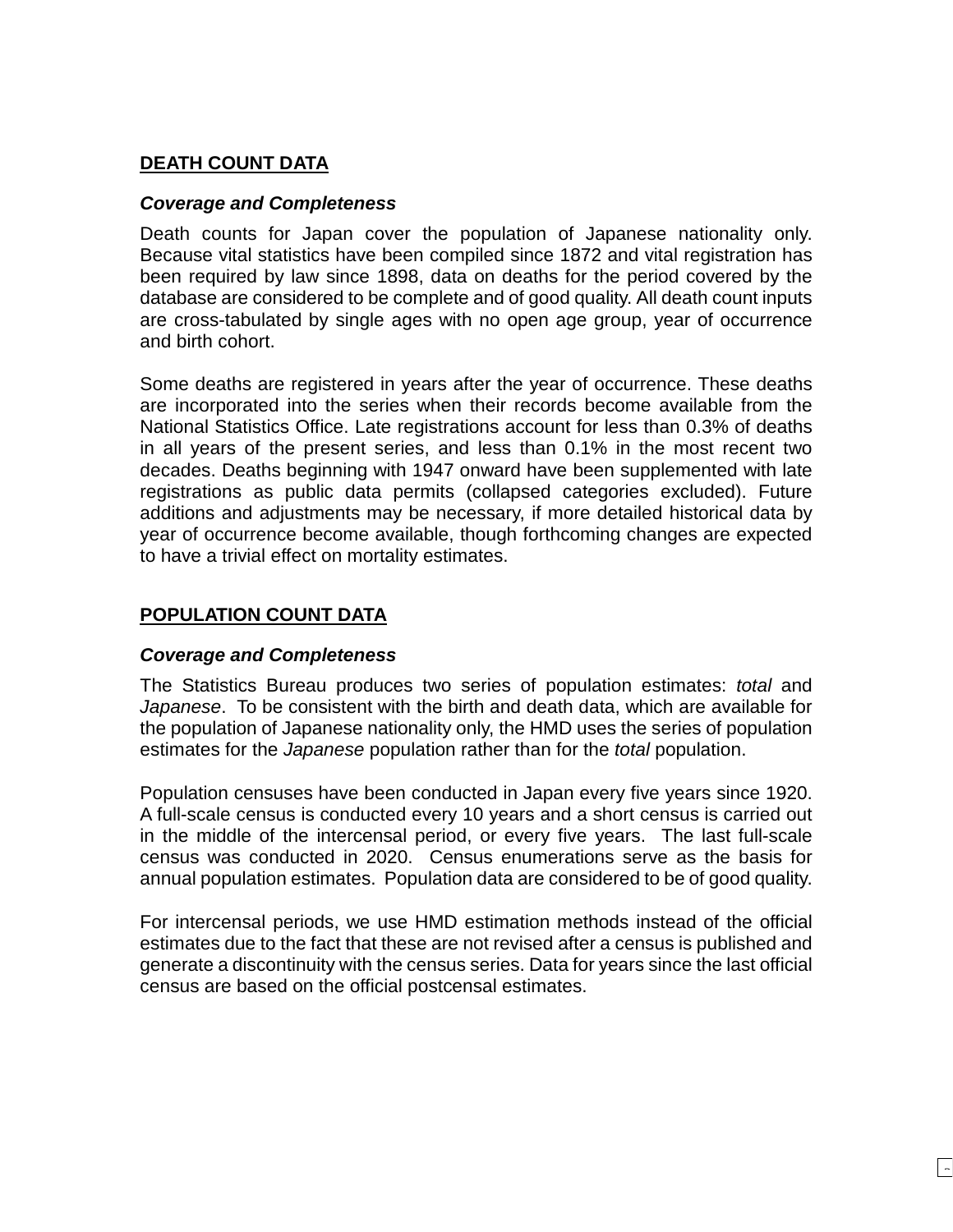### **BIRTH COUNT DATA**

#### *Coverage and Completeness*

Japanese birth statistics refer to mothers of Japanese nationality only. Because vital statistics have been compiled since 1872 and registration has been required by law since 1898, data on births are considered to be complete and of good quality. Annual births are collected by the HMD from 1873 onward, but only births starting in 1947 are required for estimation in the present series.

As with death counts, a certain proportion of births are registered in years after the year in which they occurred. The proportion of late registered births has been consistently under 0.4% during the postwar period, and this share has fallen to under 0.1% since the 1970s. In the present revision, late registered births have been incorporated in the HMD birth series through occurrence-year 1975. Delayed births for years between 1975 and 2000 will be incorporated in a later revision of this data series when detailed data become available. Births beginning with 2001 onward have been adjusted for late registrations, to the extent that public data were available (e.g. collapsed categories were excluded). Regardless, late registrations have a trivial effect on mortality estimates.

## **REVISION NOTES**

#### *Changes with the February 2018 revision:*

**Population counts:** Counts for years 1996-1999, 2001-2004 and 2011- 2014 were previously based on official post-censal estimates, that is without re-adjusting after each census. To maintain consistency with the other intercensal periods and with census data, population estimates for these years have been constructed for the HMD using standard intercensal estimates. This change has only a minuscule impact on mortality estimates.

**Life tables:** All life tables have been recalculated using a modified methods protocol. The revised protocol (Version 6) includes two changes: 1) a more precise way to calculate a0, the mean age at death for children dying during the first year of life and 2) the use of birth-by-month data (when available) to more accurately estimate population exposures. These changes have been implemented simultaneously for ALL HMD series/countries. For more details about these changes, see the revised Methods Protocol (at http://www.mortality.org/Public/Docs/MethodsProtocol.pdf), particularly section 7.1 on Period life tables and section 6 and Appendix E on death rates. The life tables calculated under the prior methods protocol (Version 5) remain available at v5.mortality.org but will not be updated in the future.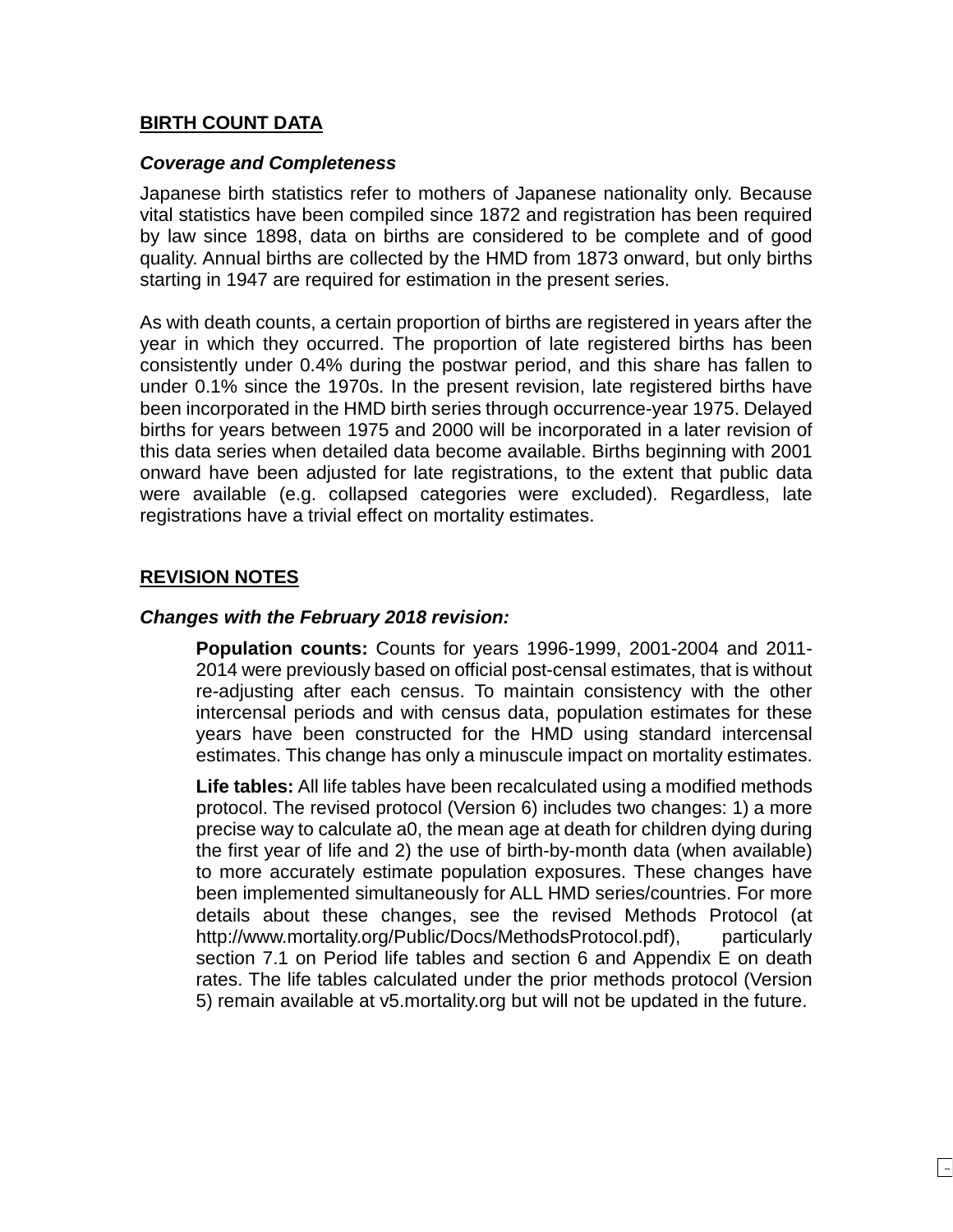#### *Changes with the August 2020 revision:*

**Deaths and births:** deaths and births were revised and updated with late registrations (beginning from 2001), and additional vital events that were intentionally omitted in the initial prefecture reports (beginning from 2009). This did not change any of the estimates to a significant degree. However, this accounts for the minority of vital events that were excluded from the series up until now. In addition, whereas the late registrations were not included in the Input database but not used for LexisDB calculations for the previous updates since the early 2010s, the 2001-2017 late-registrations events were updated and organized to be included in the mix to produce the HMD estimates.

#### *Changes with the November 2020 revision:*

**Deaths and births:** deaths and births were again updated with late registrations (beginning from 2011). No additional vital events were intentionally omitted in the initial prefecture reports (for publication years 2009-2018). All the previous adjustments remain.

#### *Changes with the December 2021 revision:*

**Deaths and births:** Late registrations in deaths and births have been cross-verified with the published historical counts and are now included in the calculations of life tables. The most recent estimates, dating from 2013 onward were once again updated with new late registrations from the most recent publication. New additional vital events that were omitted in the initial prefecture reports (for publication years 2009-2019) were also added to the database under its own NoteCode. All the previous adjustments remain.

**Population counts**: 2015 population census has been revised retroactively by the NSO to impute additional people whose ages or nationalities were unknown at the time. 2016-2019 intercensal population estimates have been readjusted, to account for the new 2020 census figures.

## **ACKNOWLEDGEMENTS**

The authors would like to thank Tetsuya Tamura at the Ministry of Health, Labour and Welfare, and Futoshi Ishii and Makoto Atoh at the National Institute of Population and Social Security Research (NIPSSR) for their help in obtaining and interpreting the Japanese Vital Statistics data. They would also like to thank Shigemi Kono, Toru Suzuki, and Shigesato Takahaski at NIPSSR and Gretchen A. Condran at Temple University for their help in assembling data for the Berkeley Mortality Database, which preceded the HMD.

 $\vert \hspace{0.1cm} \cdot \hspace{0.1cm}$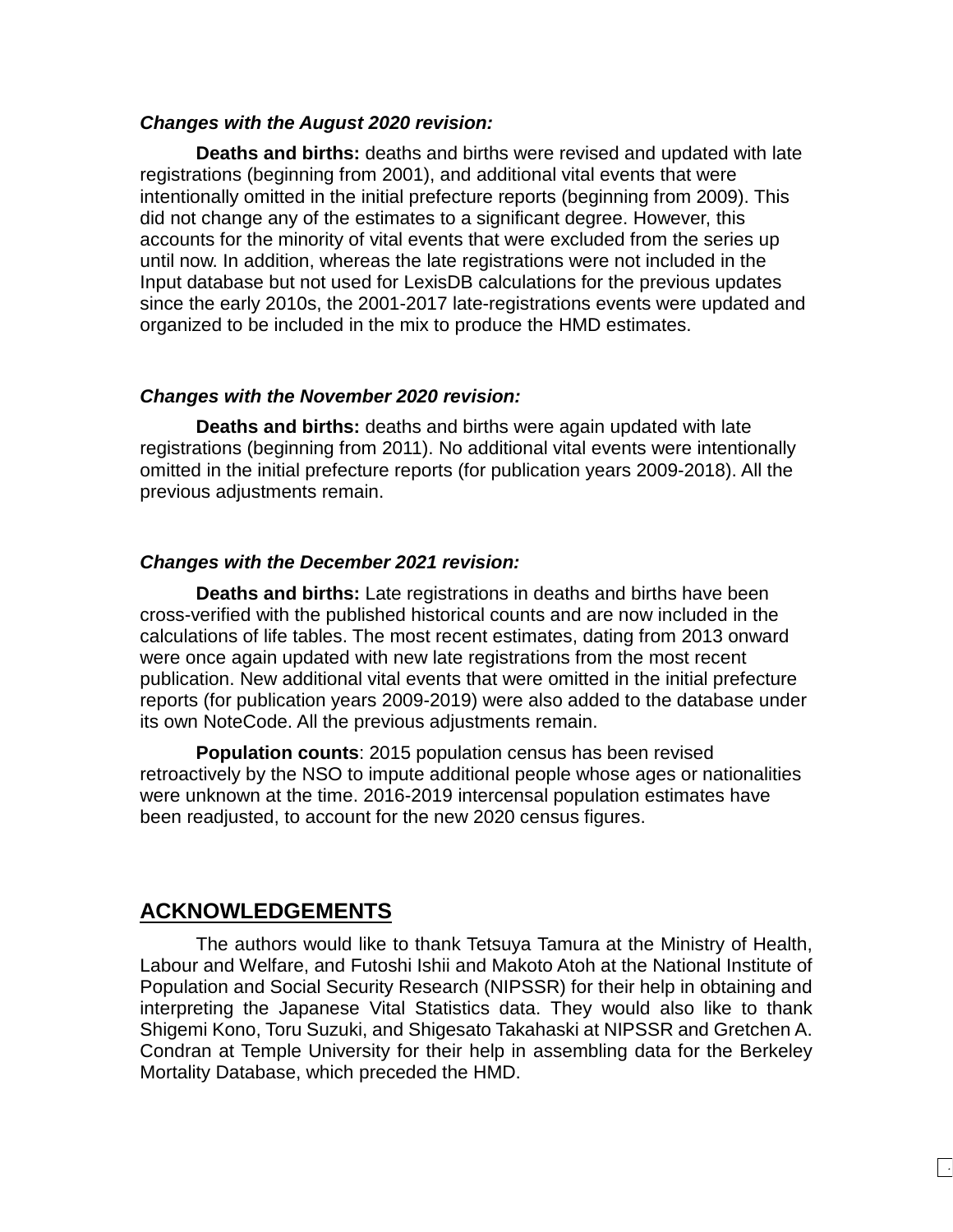### **REFERENCES**

- Statistics Bureau. *Annual Report on Current Population Estimates, October 1st, 1996–2008, Japan.* <http://www.stat.go.jp/english/data/jinsui/2.htm>
- Statistics Bureau, Management and Coordination Agency, Government of Japan. *1950 Population Census of Japan*.
- Statistics Bureau, Management and Coordination Agency, Government of Japan. *1955 Population Census of Japan*. Volume 2-1.
- Bureau of Statistics, Office of the Prime Minister. *1960 Population Census of Japan*. Volume III, All Japan, Part 1.
- Bureau of Statistics, Office of the Prime Minister. *1965 Population Census of Japan*. Volume III, Whole Japan, Part 1.
- Bureau of Statistics, Office of the Prime Minister. *1970 Population Census of Japan*. Volume III, Whole Japan, Part 1.
- Bureau of Statistics, Office of the Prime Minister. *1975 Population Census of Japan*. Volume III, Whole Japan, Part 1.
- Bureau of Statistics, Office of the Prime Minister. *1980 Population Census of Japan*. Volume 2, Whole Japan, Part 1.
- Statistics Bureau, Management and Coordination Agency. *1990 Population Census of Japan*. Volume 2, Part 1.
- Statistics Bureau, Management and Coordination Agency, Government of Japan. *1995 Population Census of Japan.*
- Statistics Bureau, Management and Coordination Agency. *The 2000 Population Census of Japan*. Vol. 2-1. Sex, Marital Status and Marital Status of Population.
- Statistics Bureau, Management and Coordination Agency, Government of Japan. *2005 Population Census of Japan.* Vol. 2-1. Sex, Marital Status and Marital Status of Population.
- Ministry of Health, Labour and Welfare. Collection of CD-ROMs with scanned copies of annual reports on Vital Statistics of Japan for period from 1899- 1997.
- Ministry of Health and Welfare, Division of Health and Welfare Statistics, Welfare Minister's Secretariat. *Vital Statistics 1998, Japan*. Volume 2.
- Ministry of Health and Welfare, Division of Health and Welfare Statistics, Welfare Minister's Secretariat. *Vital Statistics 1999, Japan*. Volume 2.
- Ministry of Health and Welfare, Division of Health and Welfare Statistics, Welfare Minister's Secretariat. *Vital Statistics 2000, Japan*. Volume 2.
- Ministry of Health and Welfare, Division of Health and Welfare Statistics, Welfare Minister's Secretariat. *Vital Statistics 2001, Japan*. Volume 2.

 $\Box$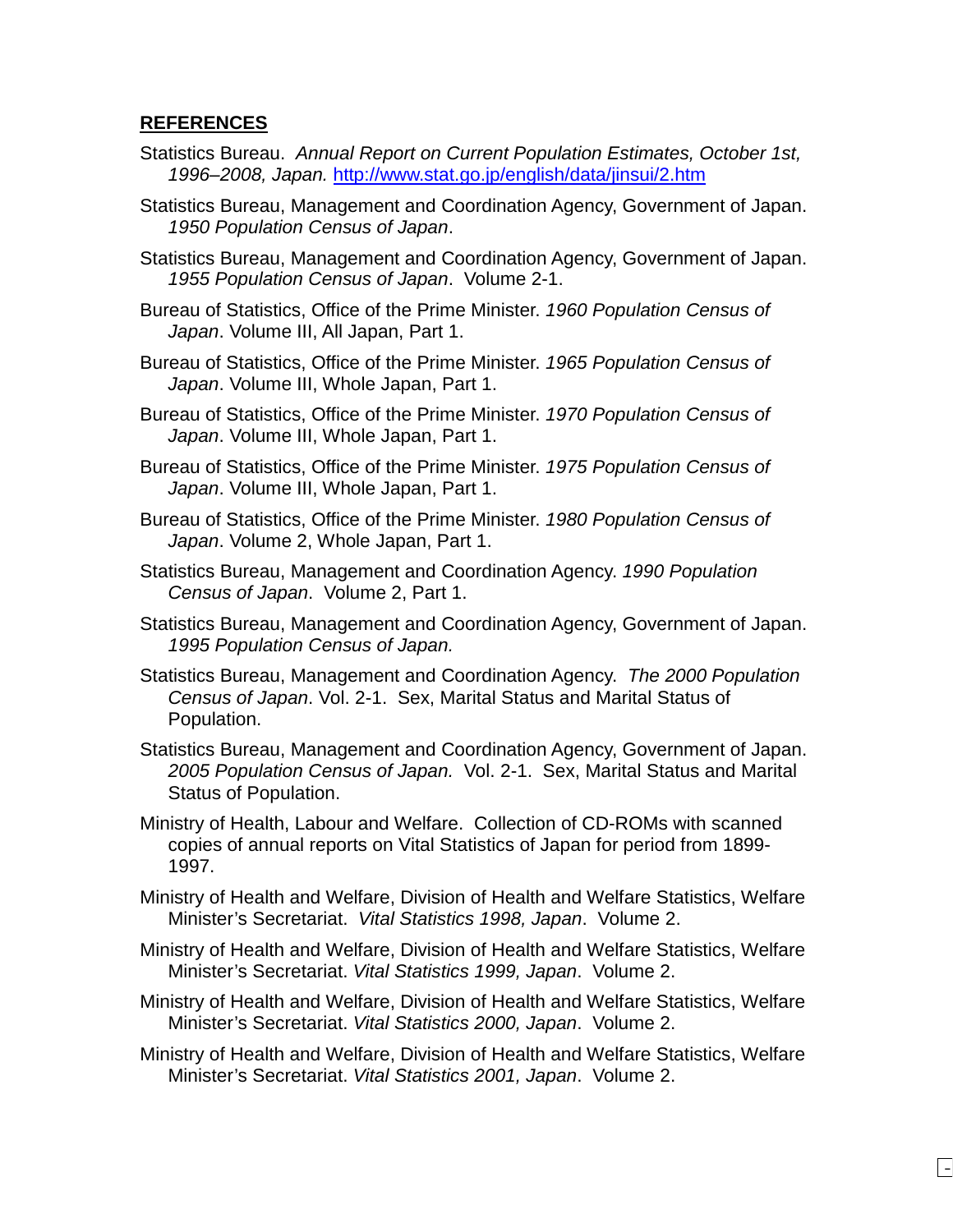- Ministry of Health and Welfare, Division of Health and Welfare Statistics, Welfare Minister's Secretariat. *Vital Statistics 2002, Japan*. Volume 2.
- Ministry of Health and Welfare, Division of Health and Welfare Statistics, Welfare Minister's Secretariat. *Vital Statistics 2003, Japan*. Volume 2.
- Ministry of Health and Welfare, Division of Health and Welfare Statistics, Welfare Minister's Secretariat. *Vital Statistics 2004, Japan*. Volume 2.
- Ministry of Health and Welfare, Division of Health and Welfare Statistics, Welfare Minister's Secretariat. *Vital Statistics 2005, Japan*. Volume 2.
- Ministry of Health and Welfare, Division of Health and Welfare Statistics, Welfare Minister's Secretariat. *Vital Statistics 2006, Japan*. Volume 2.
- Ministry of Health and Welfare, Division of Health and Welfare Statistics, Welfare Minister's Secretariat. *Vital Statistics 2007, Japan*. Volume 2.
- Ministry of Health and Welfare, Division of Health and Welfare Statistics, Welfare Minister's Secretariat. *Vital Statistics 2008, Japan*. Volume 2.
- Ministry of Health and Welfare, Division of Health and Welfare Statistics, Welfare Minister's Secretariat. *Vital Statistics 2009, Japan*. Volume 2.
- Ministry of Health and Welfare, Division of Health and Welfare Statistics, Welfare Minister's Secretariat. *Vital Statistics 2010, Japan*. Volume 2.
- Ministry of Health and Welfare, Division of Health and Welfare Statistics, Welfare Minister's Secretariat. *Vital Statistics 2011, Japan*. Volume 2.
- Ministry of Health and Welfare, Division of Health and Welfare Statistics, Welfare Minister's Secretariat. *Vital Statistics 2012, Japan*. Volume 2.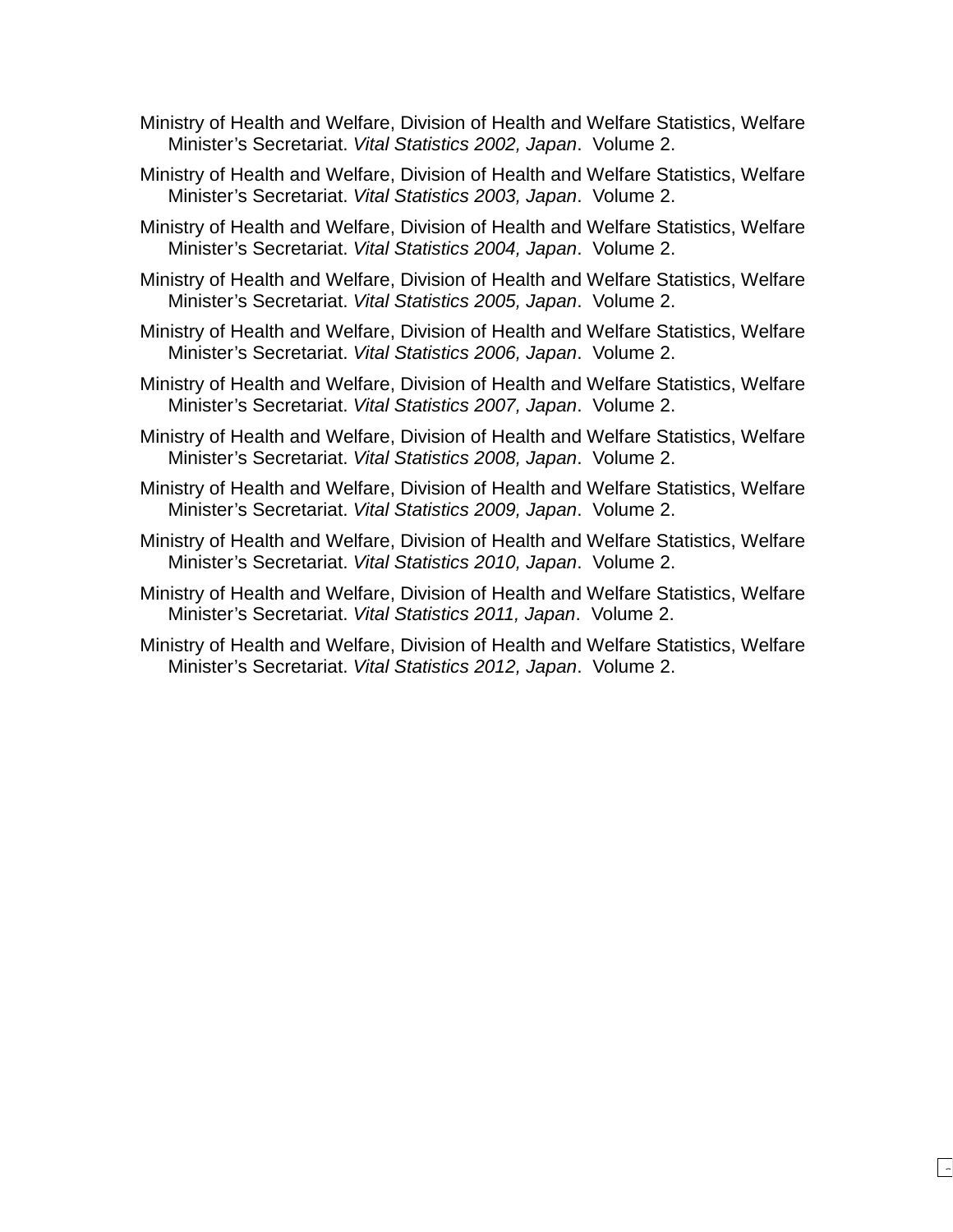# **APPENDIX I: DESCRIPTION OF THE ORIGINAL DATA USED FOR HMD CALCULATIONS**

## **DEATHS**

| Period    | Type of Data                         | Age groups                    |             | Comments   RefCode(s) |
|-----------|--------------------------------------|-------------------------------|-------------|-----------------------|
|           |                                      |                               | Adjusted    | $2-6, 11-57, 71,$     |
| 1947-2020 | Annual death counts for persons of   | 0, 1,maximum age $ $ for late |             | 74, 76, 81-83,        |
|           | Japanese nationality by age and year | attained                      | registratio | 92, 95, 97,           |
|           | of birth (Lexis triangles)           |                               | ns and      | 108-110, 133,         |
|           |                                      |                               | prefecture  | 134, 138, 143         |
|           |                                      |                               | omissions   |                       |

## **POPULATION**

| Period                                                                          | Type of Data                                                                              | Age groups                   | Comments | RefCode(s)                                       |
|---------------------------------------------------------------------------------|-------------------------------------------------------------------------------------------|------------------------------|----------|--------------------------------------------------|
| 1947, 1950,<br>1955, 1960,<br>1965,<br>1970, 1975,<br>1980, 1985,<br>1990, 1995 | Census counts (as of October 1st)<br>for the population of Japanese<br>nationality by age | $0, 1100+$                   |          | 70, 61, 58, 63,<br>64, 65, 66, 67,<br>68, 69, 59 |
| 2000                                                                            | Census (as of October 1st) for the<br>population of Japanese nationality<br>by age        | $0, 1100+$                   |          | 103                                              |
| 2005                                                                            | Census (as of October 1st) for the<br>population of Japanese nationality<br>by age        | 0,1,maximum age<br>(112)     |          | 103                                              |
| 2010                                                                            | Census (as of October 1st) for the<br>population of Japanese nationality<br>by age        | $0,1,,$ maximum<br>age (113) |          | 103                                              |
| 2015                                                                            | Census (as of October 1st) for the<br>population of Japanese nationality<br>by age        | $0, 1110+$                   |          | 148                                              |
| 2020                                                                            | Census (as of October 1st) for the<br>population of Japanese nationality<br>by age        | $0, 1110+$                   |          | 147                                              |

## **BIRTHS BY SEX**

| Period    | Type of Data                             | Comments                       | RefCode(s)              |
|-----------|------------------------------------------|--------------------------------|-------------------------|
| 1873-1975 | Annual live birth counts by sex to women | Adjusted to include            | 105                     |
|           | of Japanese nationality                  | late registrations             |                         |
| 1976-2000 | Annual live birth counts by sex to women | Not yet adjusted for 33-57, 87 |                         |
|           | of Japanese nationality                  | late registrations             |                         |
| 2001-2020 | Annual live birth counts by sex to women | Adjusted to include            | 135, 136, 139, 140, 144 |
|           | of Japanese nationality                  | late registrations             |                         |